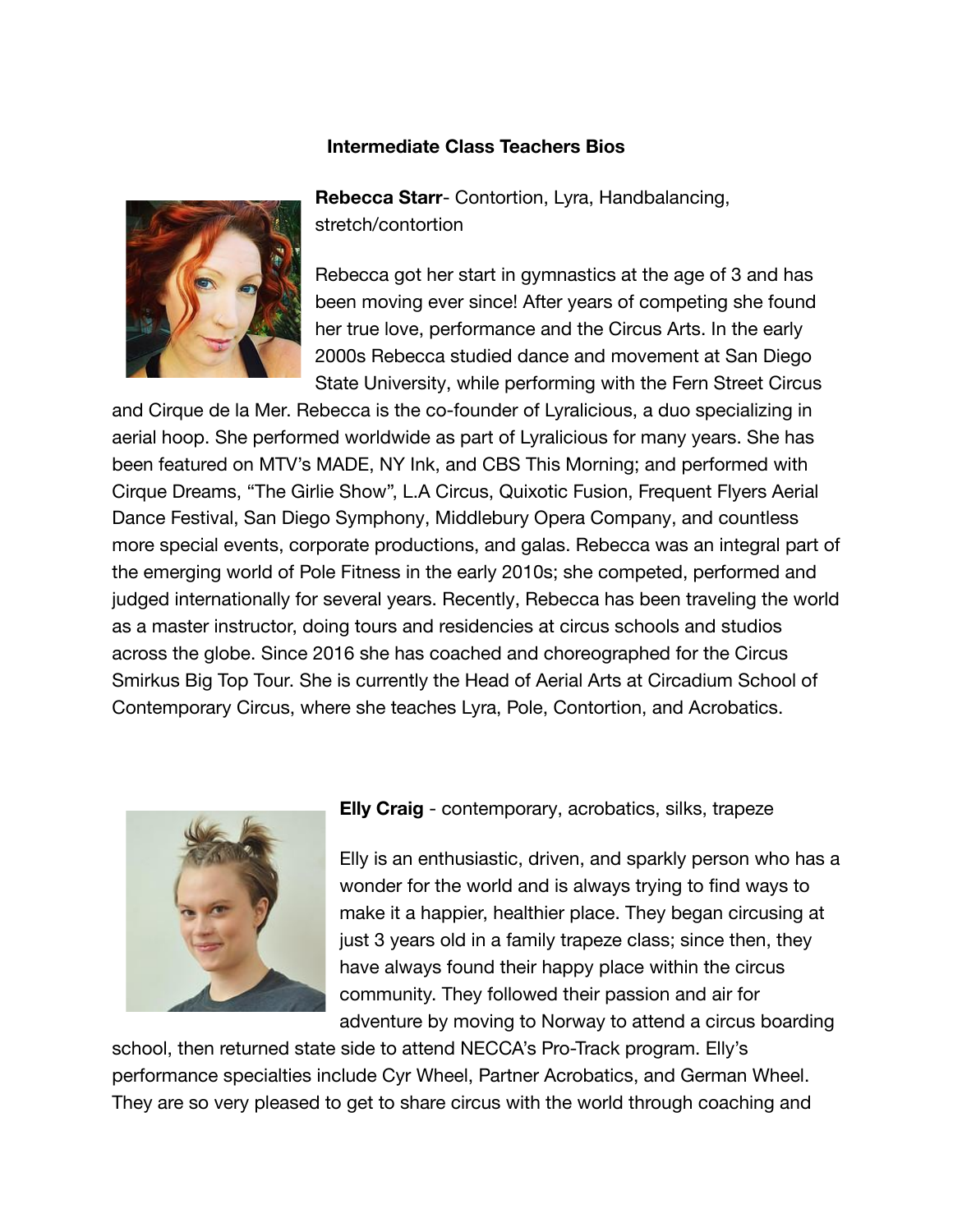give others the opportunity to experience all the joy that comes with movement expression.



## **Nicole Muse-Dennis** - jazz and ballet

Nicole is originally from Queens, New York where she began dancing at the age of 3. Nicole has studied tap, jazz, ballet, modern/contemporary, pointe, and African forms of dance. Nicole's teaching and choreography first began as a teenager where she and two other students were given the opportunity to compose all choreography and all instruction for the dance class at her high school. Nicole continued this

into college where she was the principal dancer and choreographer for the Association of Rhythmic Talent on the campus of Winston-Salem State University. Nicole also served as the assistant to the director of The Artistic Studio in Winston-Salem State University. She taught for the Performing Arts Center in Charlotte, NC. Nicole is also the co-founder FLOW liturgical dance ministry. Nicole's resume is full of guest teaching tenures at studios, schools, churches, and workshops as her company Muse Inspired Arts. Her performance experience includes theatrical dance performances including being cast as Mary in the National Black Repertory Theater's production of the Black Nativity. Nicole is the mother of two daughters. She is a licensed teacher for the State of North Carolina. Her friends and family describe her as loyal, passionate, and creative. Her passion is in helping dancers reach new heights by actualizing the beauty and power that they have in themselves.



## **Kaila Rhyne** - contemporary and hip-hop

Kayla is a graduate from Winthrop University with her B.A. in Dance with a Concentration in K-12 Teacher Certification. Kaila has been dancing for the past 25 years studying the styles of ballet, tap, jazz, hip-hop, contemporary, modern and lyrical. She has also been teaching dance for the past 12 years, teaching ballet, tap, jazz, aerial sling, partner acrobatics

and hip-hop at various studios in the Carolinas. Kaila has been the dance teacher at